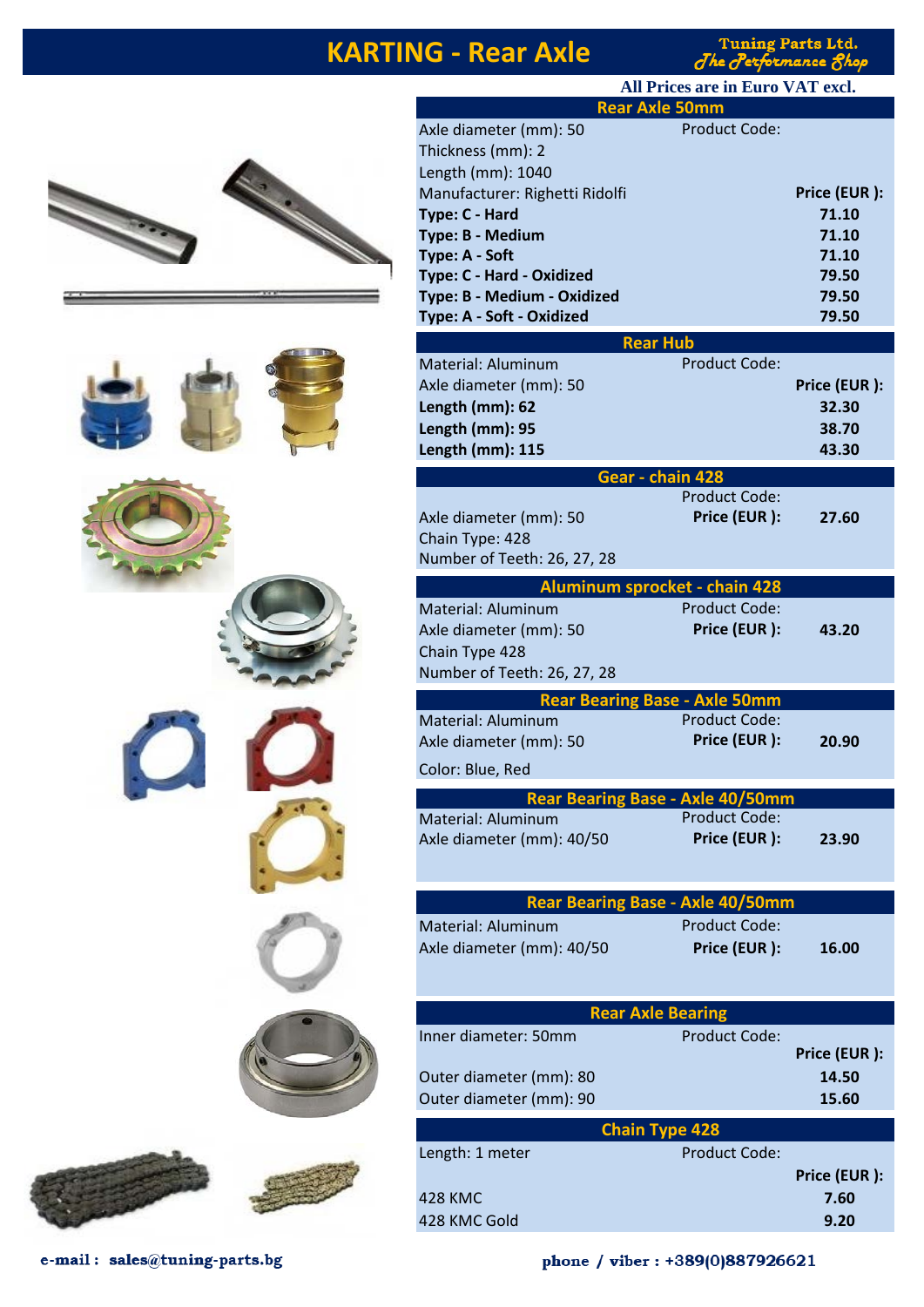| <b>KARTING - Fuel System</b> |  |
|------------------------------|--|
|------------------------------|--|

Tuning Parts Ltd.<br>The Performance Shop

|           |            |                                                  | All Prices are in Euro VAT excl. |                |
|-----------|------------|--------------------------------------------------|----------------------------------|----------------|
|           |            | <b>Accessory Kit for Fuel Tank</b>               |                                  |                |
|           |            |                                                  | <b>Product Code:</b>             |                |
|           |            |                                                  | Price (EUR):                     | 5.50           |
|           |            | Manufacturer: Righetti Ridolfi                   |                                  |                |
|           |            | <b>Fuel Tank Mounting Kit</b>                    |                                  |                |
|           |            |                                                  | Product Code:<br>Price (EUR):    | 5.50           |
|           |            | Manufacturer: Righetti Ridolfi                   |                                  |                |
|           |            | <b>Fuel Hose</b>                                 |                                  |                |
|           |            | The price is for 1 meter                         | <b>Product Code:</b>             |                |
|           |            |                                                  |                                  | Price (EUR):   |
|           |            | Internal / Outer diameter (mm): 5/9              |                                  | 1.70           |
|           |            | Internal / Outer diameter (mm): 6 / 10           |                                  | 1.90           |
|           |            | <b>Karting Fuel Tank</b>                         |                                  |                |
|           |            |                                                  | <b>Product Code:</b>             |                |
|           |            |                                                  |                                  |                |
|           |            |                                                  |                                  |                |
|           |            |                                                  |                                  |                |
| 3 литра   | 5 liters   |                                                  |                                  |                |
|           |            |                                                  |                                  |                |
|           |            |                                                  |                                  | Price (EUR):   |
|           |            | Volume (liters): 3                               |                                  | 16.70          |
|           |            | Volume (liters): 5<br>Volume (liters): 7.5       |                                  | 18.90<br>20.40 |
| 7.5 литра | 8.5 liters | Volume (liters): 8.5                             |                                  | 22.20          |
|           |            | Volume (liters): 9                               |                                  | 23.60          |
|           |            | Volume (liters): 9 INTREPID                      |                                  | 44.20          |
|           |            |                                                  |                                  |                |
|           |            |                                                  |                                  |                |
|           |            |                                                  |                                  |                |
| 9 литра   |            | 9 liters INTREPID Manufacturer: Righetti Ridolfi |                                  |                |
|           |            | <b>Fuel filter</b>                               |                                  |                |
|           |            |                                                  | Product Code:                    |                |
|           |            |                                                  | Price (EUR):                     | 2.10           |
|           |            | Manufacturer: Righetti Ridolfi                   |                                  |                |
|           |            |                                                  |                                  |                |

|      | <b>Fuel filter</b> |                                |
|------|--------------------|--------------------------------|
|      | Product Code:      |                                |
| 2.10 | Price (EUR):       |                                |
|      |                    | Manufacturer: Righetti Ridolfi |

 $\overline{\mathcal{L}}$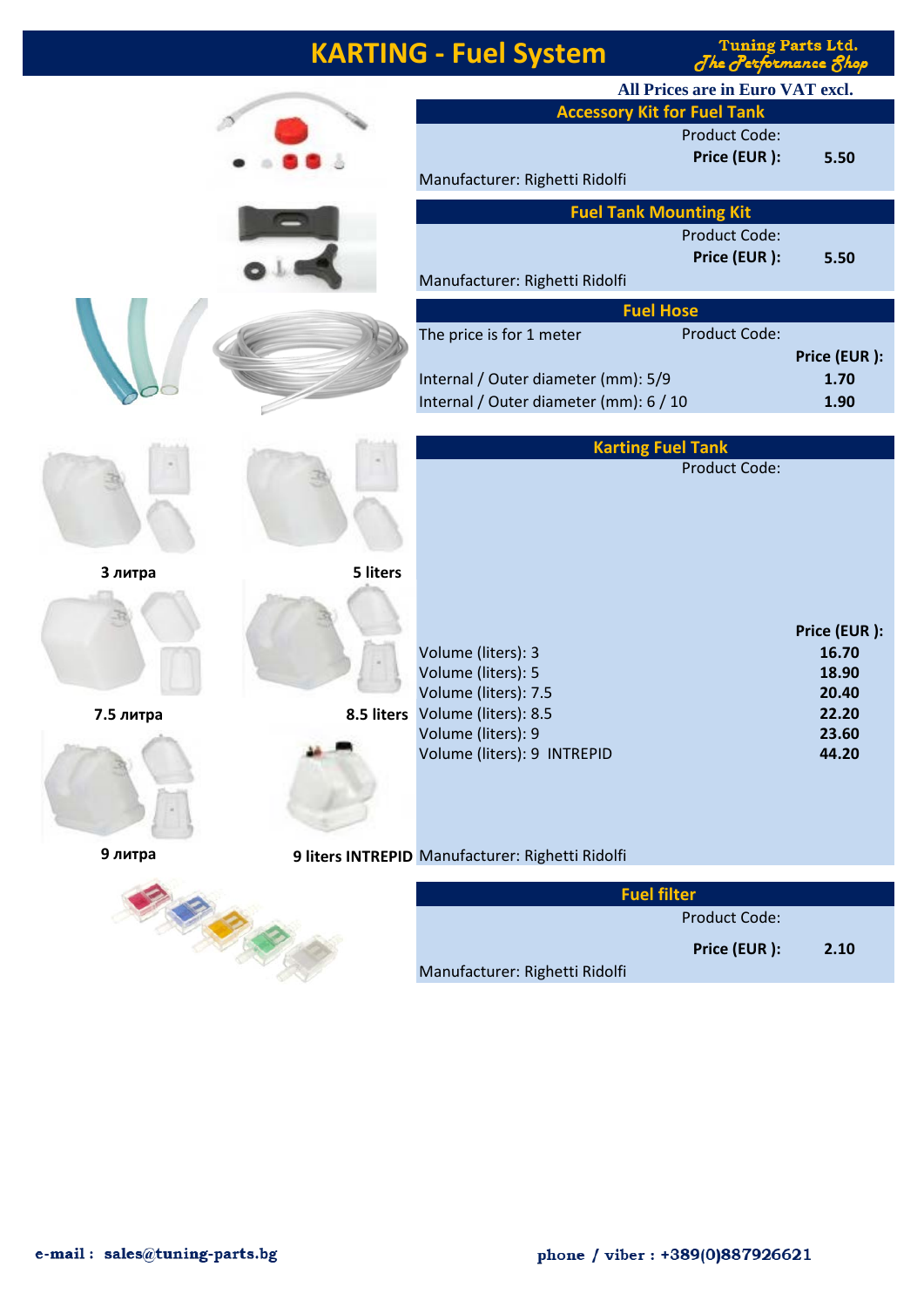## **KARTING - Steering system**

Tuning Parts Ltd.<br>The Performance Shop







z

| All Prices are in Euro VAT excl.               |                      |      |  |
|------------------------------------------------|----------------------|------|--|
| <b>Carting Steering Rod</b>                    |                      |      |  |
| Thread Size: M8                                | <b>Product Code:</b> |      |  |
| Material: Aluminum                             | Price (EUR):         | 4.40 |  |
| Length (mm): 210,220,230,255,265, 275, 280,285 |                      |      |  |
| Manufacturer: Righetti Ridolfi                 |                      |      |  |
|                                                |                      |      |  |

| <b>Karting Steering Rod Kit</b>                |                      |       |
|------------------------------------------------|----------------------|-------|
| Thread Size: M8                                | <b>Product Code:</b> |       |
| Material: Aluminum                             | Price (EUR):         | 12.70 |
| Length (mm): 210,220,230,255,265, 275, 280,285 |                      |       |
| 1 Piece Rod and 2 pcs. M8 nozzles              |                      |       |

|                  | <b>Kart Steering Column</b> |              |
|------------------|-----------------------------|--------------|
| Thread Size: M8  | Product Code:               |              |
|                  |                             | Price (EUR): |
| Length (mm): 420 |                             | 12.90        |
| Length (mm): 490 |                             | 14.90        |
| Length (mm): 550 |                             | 17.30        |

### **KARTING - Others**

| <b>Karting Brake Pump (17614)</b>                                                                                                     |                                      |        |
|---------------------------------------------------------------------------------------------------------------------------------------|--------------------------------------|--------|
| Manufacturer: Righetti Ridolfi                                                                                                        | <b>Product Code:</b><br>Price (EUR): | 35.50  |
| <b>Karting Brake Pump</b>                                                                                                             |                                      |        |
| Manufacturer: Righetti Ridolfi                                                                                                        | <b>Product Code:</b><br>Price (EUR): | 56.50  |
| M8 nuts - 12 pcs                                                                                                                      |                                      |        |
| M8 nuts<br>Set of 12 pcs<br>Manufacturer: Righetti Ridolfi                                                                            | <b>Product Code:</b><br>Price (EUR): | 6.20   |
| <b>Set 4pcs. Magnesium Wheels KR</b>                                                                                                  |                                      |        |
| Diameter: 5"<br>Width (front) (mm): 130<br>Width (Rear) (mm): 210<br>Central hole: 40mm<br>Set of 2 front and 2 rear Magnesium Wheels | <b>Product Code:</b><br>Price (EUR): | 124.00 |
| <b>Karting Gloves</b>                                                                                                                 |                                      |        |
| Size: 9 (M), 10 (L)<br>Color: Black, Red, Blue                                                                                        | <b>Product Code:</b><br>Price (EUR): | 13.20  |
| <b>Karting Water Pump</b>                                                                                                             |                                      |        |
| Material: Aluminum                                                                                                                    | <b>Product Code:</b><br>Price (EUR): | 19.10  |
|                                                                                                                                       |                                      |        |

e-mail: sales@tuning-parts.bg

#### phone / viber: +389(0)887926621